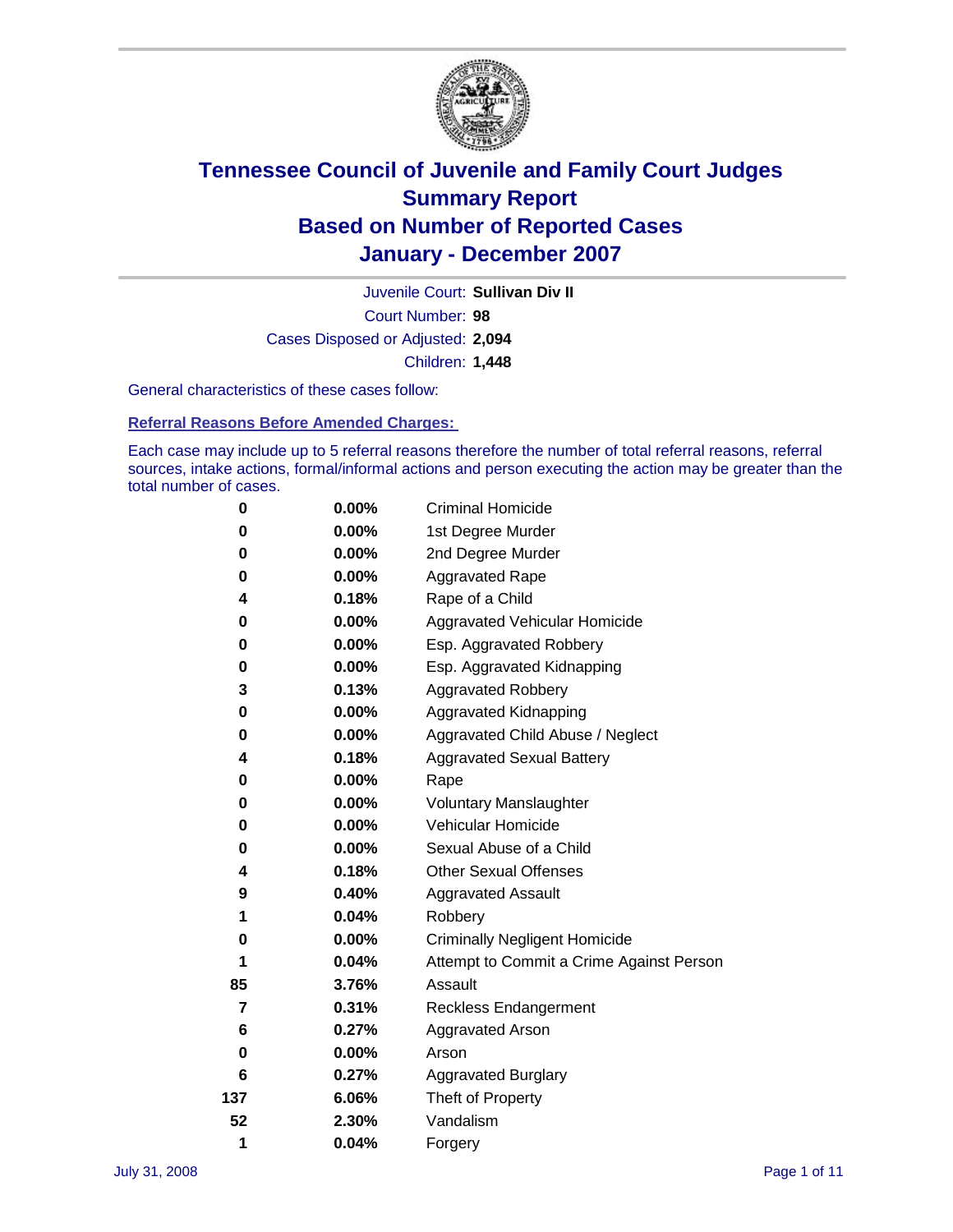

Court Number: **98** Juvenile Court: **Sullivan Div II** Cases Disposed or Adjusted: **2,094** Children: **1,448**

#### **Referral Reasons Before Amended Charges:**

Each case may include up to 5 referral reasons therefore the number of total referral reasons, referral sources, intake actions, formal/informal actions and person executing the action may be greater than the total number of cases.

| 0           | 0.00%    | <b>Worthless Checks</b>                                     |
|-------------|----------|-------------------------------------------------------------|
| 0           | 0.00%    | Illegal Possession / Fraudulent Use of Credit / Debit Cards |
| 34          | 1.50%    | <b>Burglary</b>                                             |
| 6           | 0.27%    | Unauthorized Use of a Vehicle                               |
| 0           | 0.00%    | <b>Cruelty to Animals</b>                                   |
| 1           | 0.04%    | Sale of Controlled Substances                               |
| 39          | 1.72%    | <b>Other Drug Offenses</b>                                  |
| 65          | 2.87%    | Possession of Controlled Substances                         |
| 7           | 0.31%    | <b>Criminal Attempt</b>                                     |
| 4           | 0.18%    | Carrying Weapons on School Property                         |
| 3           | 0.13%    | Unlawful Carrying / Possession of a Weapon                  |
| 3           | 0.13%    | <b>Evading Arrest</b>                                       |
| 0           | 0.00%    | Escape                                                      |
| $\mathbf 2$ | 0.09%    | Driving Under Influence (DUI)                               |
| 3           | 0.13%    | Possession / Consumption of Alcohol                         |
| 14          | 0.62%    | Resisting Stop, Frisk, Halt, Arrest or Search               |
| 0           | 0.00%    | <b>Aggravated Criminal Trespass</b>                         |
| 0           | 0.00%    | Harassment                                                  |
| 0           | 0.00%    | Failure to Appear                                           |
| 0           | 0.00%    | Filing a False Police Report                                |
| 0           | 0.00%    | Criminal Impersonation                                      |
| 20          | 0.88%    | <b>Disorderly Conduct</b>                                   |
| 28          | 1.24%    | <b>Criminal Trespass</b>                                    |
| 44          | 1.95%    | <b>Public Intoxication</b>                                  |
| 0           | 0.00%    | Gambling                                                    |
| 168         | 7.43%    | Traffic                                                     |
| $\mathbf 0$ | $0.00\%$ | <b>Local Ordinances</b>                                     |
| 3           | 0.13%    | Violation of Wildlife Regulations                           |
| 5           | 0.22%    | Contempt of Court                                           |
| 4           | 0.18%    | Violation of Probation                                      |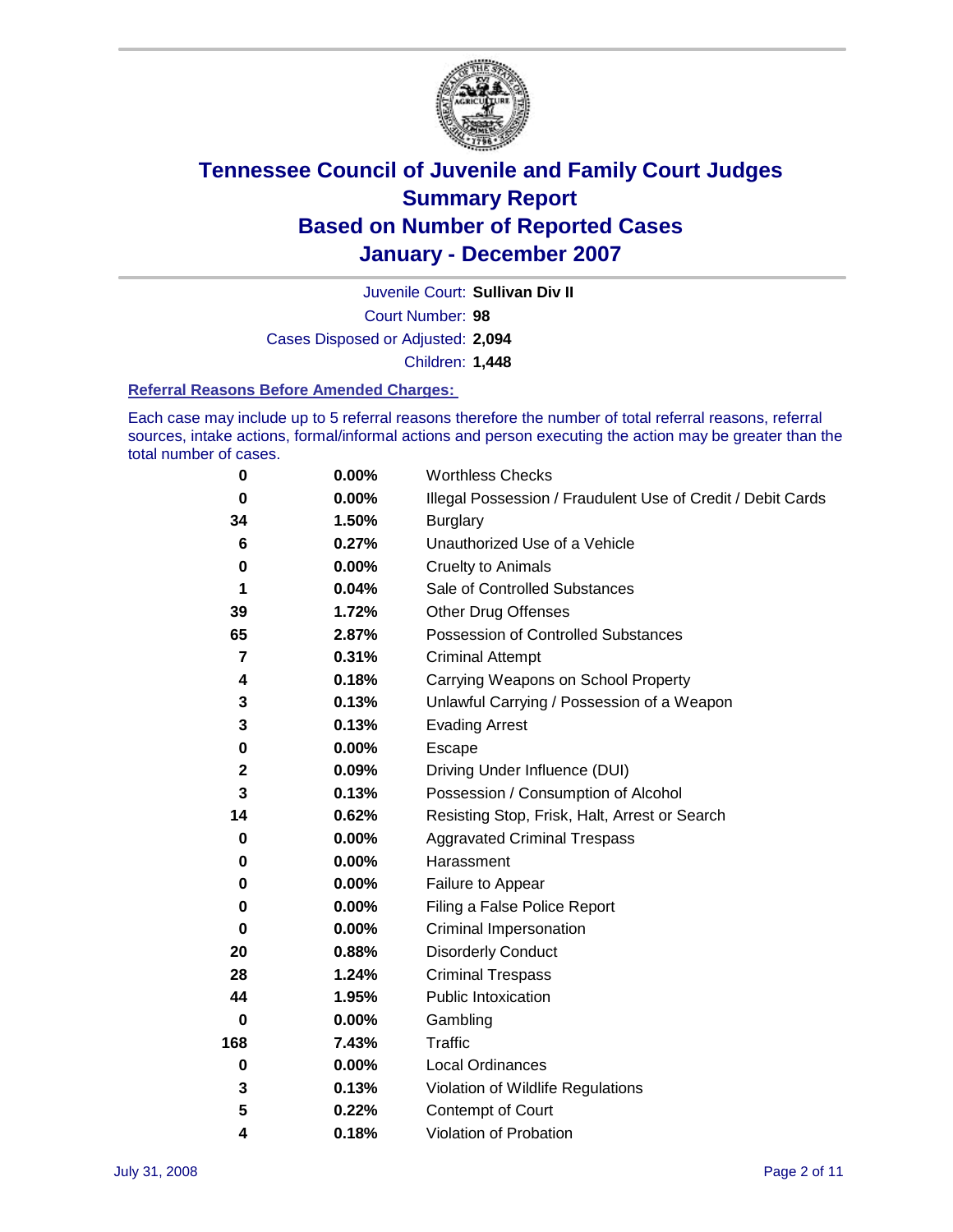

Court Number: **98** Juvenile Court: **Sullivan Div II** Cases Disposed or Adjusted: **2,094** Children: **1,448**

#### **Referral Reasons Before Amended Charges:**

Each case may include up to 5 referral reasons therefore the number of total referral reasons, referral sources, intake actions, formal/informal actions and person executing the action may be greater than the total number of cases.

| $\mathbf{2}$ | 0.09%    | Violation of Aftercare                 |
|--------------|----------|----------------------------------------|
| 40           | 1.77%    | <b>Unruly Behavior</b>                 |
| 55           | 2.43%    | Truancy                                |
| 5            | 0.22%    | In-State Runaway                       |
| $\mathbf 0$  | $0.00\%$ | Out-of-State Runaway                   |
| 168          | 7.43%    | Possession of Tobacco Products         |
| 108          | 4.78%    | Violation of a Valid Court Order       |
| 1            | 0.04%    | Violation of Curfew                    |
| $\mathbf 0$  | 0.00%    | <b>Sexually Abused Child</b>           |
| 0            | 0.00%    | <b>Physically Abused Child</b>         |
| 112          | 4.95%    | Dependency / Neglect                   |
| 25           | 1.11%    | <b>Termination of Parental Rights</b>  |
| 41           | 1.81%    | <b>Violation of Pretrial Diversion</b> |
| 5            | 0.22%    | Violation of Informal Adjustment       |
| 279          | 12.34%   | <b>Judicial Review</b>                 |
| 0            | $0.00\%$ | <b>Administrative Review</b>           |
| 0            | $0.00\%$ | <b>Foster Care Review</b>              |
| 50           | 2.21%    | Custody                                |
| 27           | 1.19%    | Visitation                             |
| 15           | 0.66%    | Paternity / Legitimation               |
| 533          | 23.57%   | <b>Child Support</b>                   |
| $\bf{0}$     | 0.00%    | <b>Request for Medical Treatment</b>   |
| 1            | 0.04%    | <b>Consent to Marry</b>                |
| 21           | 0.93%    | Other                                  |
| 2,261        | 100.00%  | <b>Total Referrals</b>                 |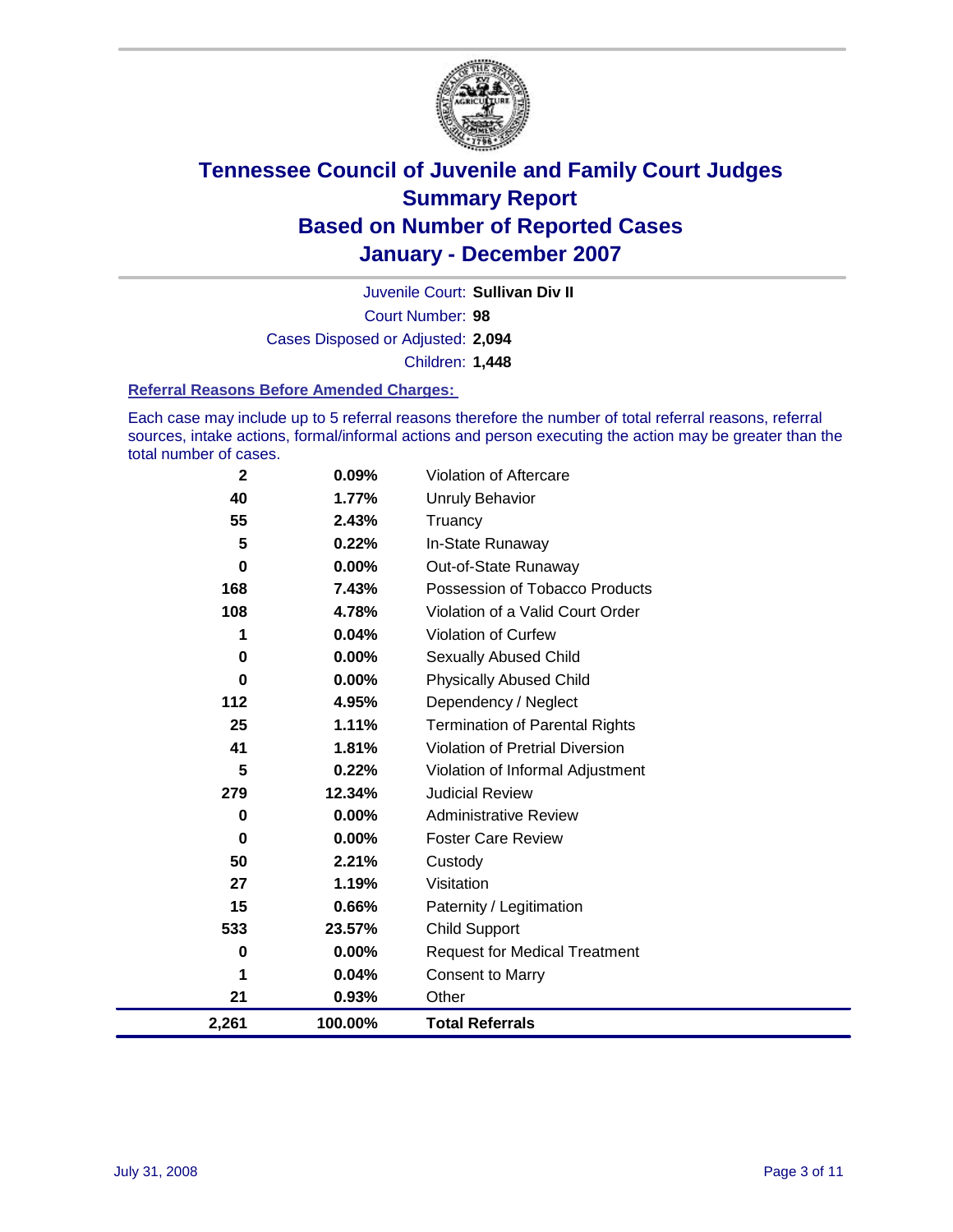

Court Number: **98** Juvenile Court: **Sullivan Div II** Cases Disposed or Adjusted: **2,094** Children: **1,448**

#### **Referral Sources: 1**

| 2,261 | 100.00% | <b>Total Referral Sources</b>     |
|-------|---------|-----------------------------------|
| 119   | 5.26%   | Other                             |
| 0     | 0.00%   | Unknown                           |
| 0     | 0.00%   | Hospital                          |
| 0     | 0.00%   | Child & Parent                    |
| 123   | 5.44%   | Victim                            |
| 29    | 1.28%   | <b>Other Court</b>                |
| 0     | 0.00%   | Social Agency                     |
| 125   | 5.53%   | <b>Court Staff</b>                |
| 0     | 0.00%   | <b>District Attorney's Office</b> |
| 0     | 0.00%   | <b>Other State Department</b>     |
| 306   | 13.53%  | <b>DCS</b>                        |
| 5     | 0.22%   | <b>CSA</b>                        |
| 212   | 9.38%   | School                            |
| 1     | 0.04%   | Self                              |
| 123   | 5.44%   | Relatives                         |
| 580   | 25.65%  | Parents                           |
| 638   | 28.22%  | Law Enforcement                   |

#### **Age of Child at Referral: 2**

| 1.448 | 100.00%  | <b>Total Child Count</b> |  |
|-------|----------|--------------------------|--|
| 0     | $0.00\%$ | Unknown / Not Reported   |  |
| 14    | 0.97%    | Ages 19 and Over         |  |
| 264   | 18.23%   | Ages 17 through 18       |  |
| 385   | 26.59%   | Ages 15 through 16       |  |
| 174   | 12.02%   | Ages 13 through 14       |  |
| 63    | 4.35%    | Ages 11 through 12       |  |
| 548   | 37.85%   | Ages 10 and Under        |  |
|       |          |                          |  |

<sup>1</sup> If different than number of Referral Reasons (2261), verify accuracy of your court's data.

<sup>2</sup> One child could be counted in multiple categories, verify accuracy of your court's data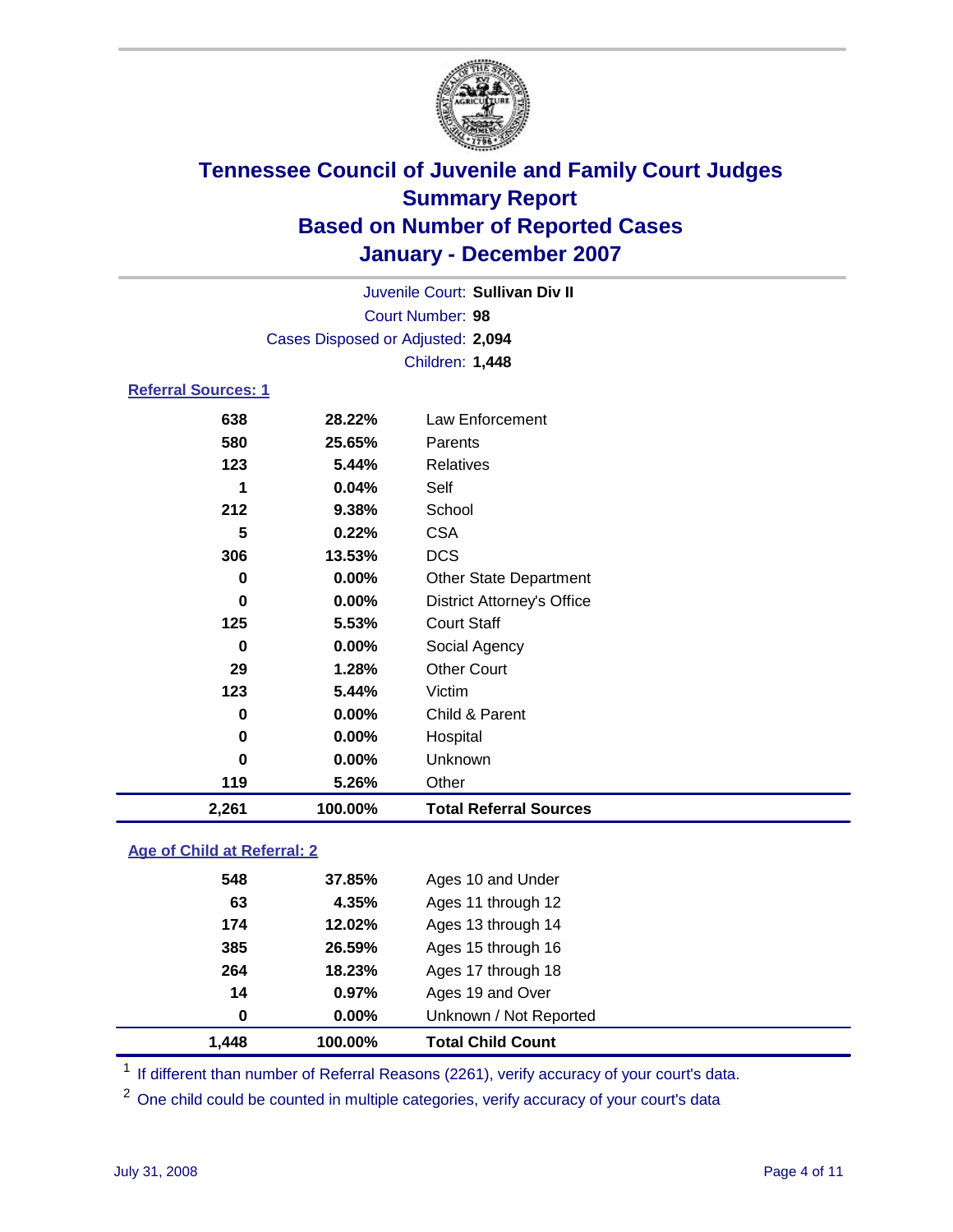

| Juvenile Court: Sullivan Div II         |                                   |                          |  |  |
|-----------------------------------------|-----------------------------------|--------------------------|--|--|
|                                         | Court Number: 98                  |                          |  |  |
|                                         | Cases Disposed or Adjusted: 2,094 |                          |  |  |
|                                         |                                   | Children: 1,448          |  |  |
| Sex of Child: 1                         |                                   |                          |  |  |
| 852                                     | 58.84%                            | Male                     |  |  |
| 596                                     | 41.16%                            | Female                   |  |  |
| $\bf{0}$                                | 0.00%                             | Unknown                  |  |  |
| 1,448                                   | 100.00%                           | <b>Total Child Count</b> |  |  |
| Race of Child: 1                        |                                   |                          |  |  |
| 1,064                                   | 73.48%                            | White                    |  |  |
| 87                                      | 6.01%                             | African American         |  |  |
| 6                                       | 0.41%                             | Native American          |  |  |
| 3                                       | 0.21%                             | Asian                    |  |  |
| 13                                      | 0.90%                             | Mixed                    |  |  |
| 275                                     | 18.99%                            | Unknown                  |  |  |
| 1,448                                   | 100.00%                           | <b>Total Child Count</b> |  |  |
| <b>Hispanic Origin: 1</b>               |                                   |                          |  |  |
| 8                                       | 0.55%                             | Yes                      |  |  |
| 1,440                                   | 99.45%                            | <b>No</b>                |  |  |
| $\mathbf 0$                             | 0.00%                             | Unknown                  |  |  |
| 1,448                                   | 100.00%                           | <b>Total Child Count</b> |  |  |
| <b>School Enrollment of Children: 1</b> |                                   |                          |  |  |
| 1,399                                   | 96.62%                            | Yes                      |  |  |
| 47                                      | 3.25%                             | <b>No</b>                |  |  |
| $\mathbf 2$                             | 0.14%                             | Unknown                  |  |  |
| 1,448                                   | 100.00%                           | <b>Total Child Count</b> |  |  |

 $1$  One child could be counted in multiple categories, verify accuracy of your court's data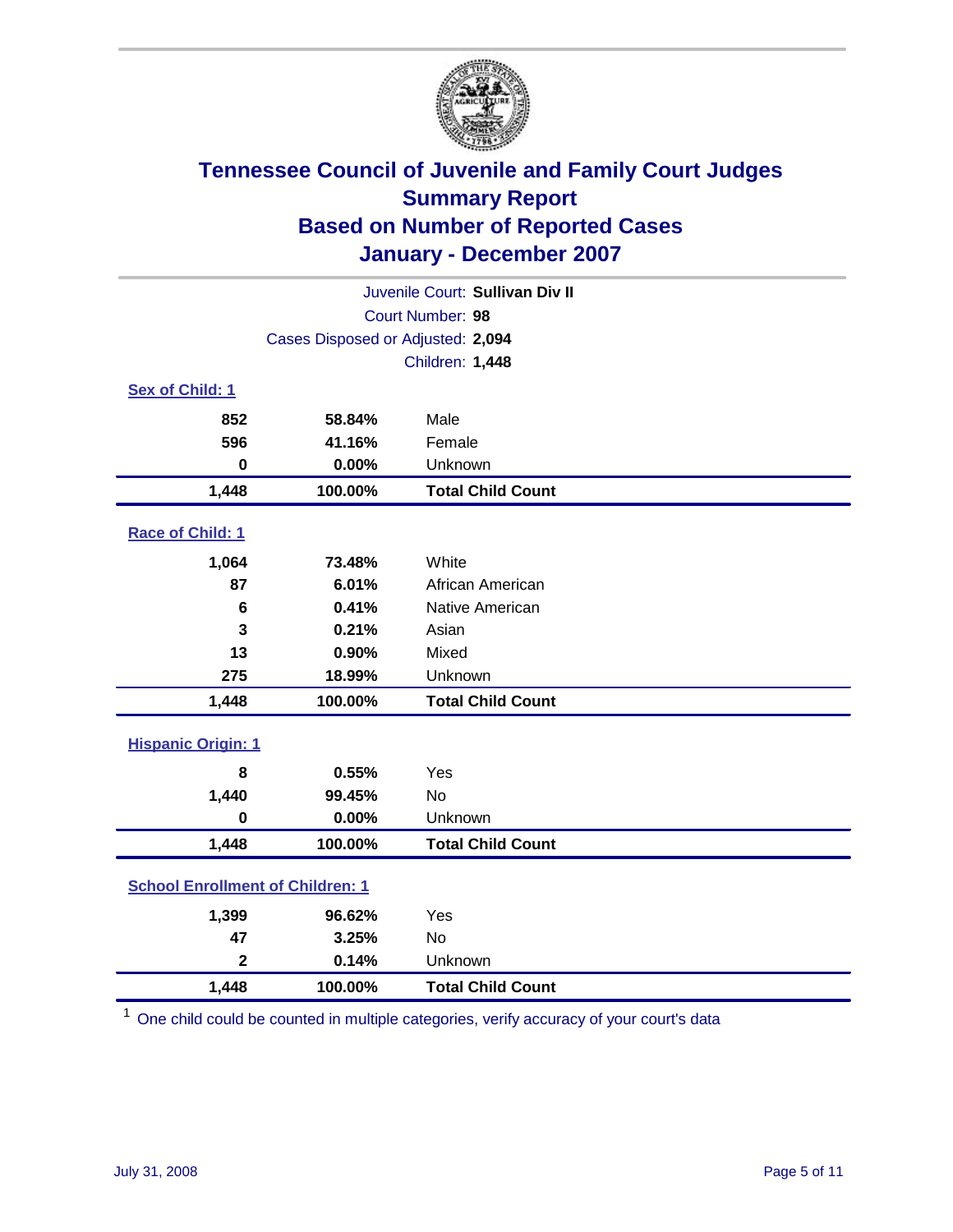

Court Number: **98** Juvenile Court: **Sullivan Div II** Cases Disposed or Adjusted: **2,094** Children: **1,448**

#### **Living Arrangement of Child at Time of Referral: 1**

| 1,448 | 100.00%  | <b>Total Child Count</b>     |
|-------|----------|------------------------------|
| 13    | $0.90\%$ | Other                        |
| 0     | $0.00\%$ | Unknown                      |
| 6     | 0.41%    | Independent                  |
| 0     | $0.00\%$ | In an Institution            |
| 8     | 0.55%    | In a Residential Center      |
| 5     | 0.35%    | In a Group Home              |
| 94    | 6.49%    | With Foster Family           |
| 21    | 1.45%    | With Adoptive Parents        |
| 181   | 12.50%   | <b>With Relatives</b>        |
| 74    | 5.11%    | With Father                  |
| 715   | 49.38%   | With Mother                  |
| 94    | 6.49%    | With Mother and Stepfather   |
| 23    | 1.59%    | With Father and Stepmother   |
| 214   | 14.78%   | With Both Biological Parents |
|       |          |                              |

#### **Type of Detention: 2**

| 2,094 | 100.00%  | <b>Total Detention Count</b> |  |
|-------|----------|------------------------------|--|
| 37    | 1.77%    | Other                        |  |
| 1,354 | 64.66%   | Does Not Apply               |  |
| 0     | $0.00\%$ | Unknown                      |  |
| 0     | 0.00%    | <b>Psychiatric Hospital</b>  |  |
| 0     | $0.00\%$ | Jail - No Separation         |  |
| 0     | $0.00\%$ | Jail - Partial Separation    |  |
| 0     | $0.00\%$ | Jail - Complete Separation   |  |
| 144   | 6.88%    | Juvenile Detention Facility  |  |
| 559   | 26.70%   | Non-Secure Placement         |  |
|       |          |                              |  |

<sup>1</sup> One child could be counted in multiple categories, verify accuracy of your court's data

<sup>2</sup> If different than number of Cases (2094) verify accuracy of your court's data.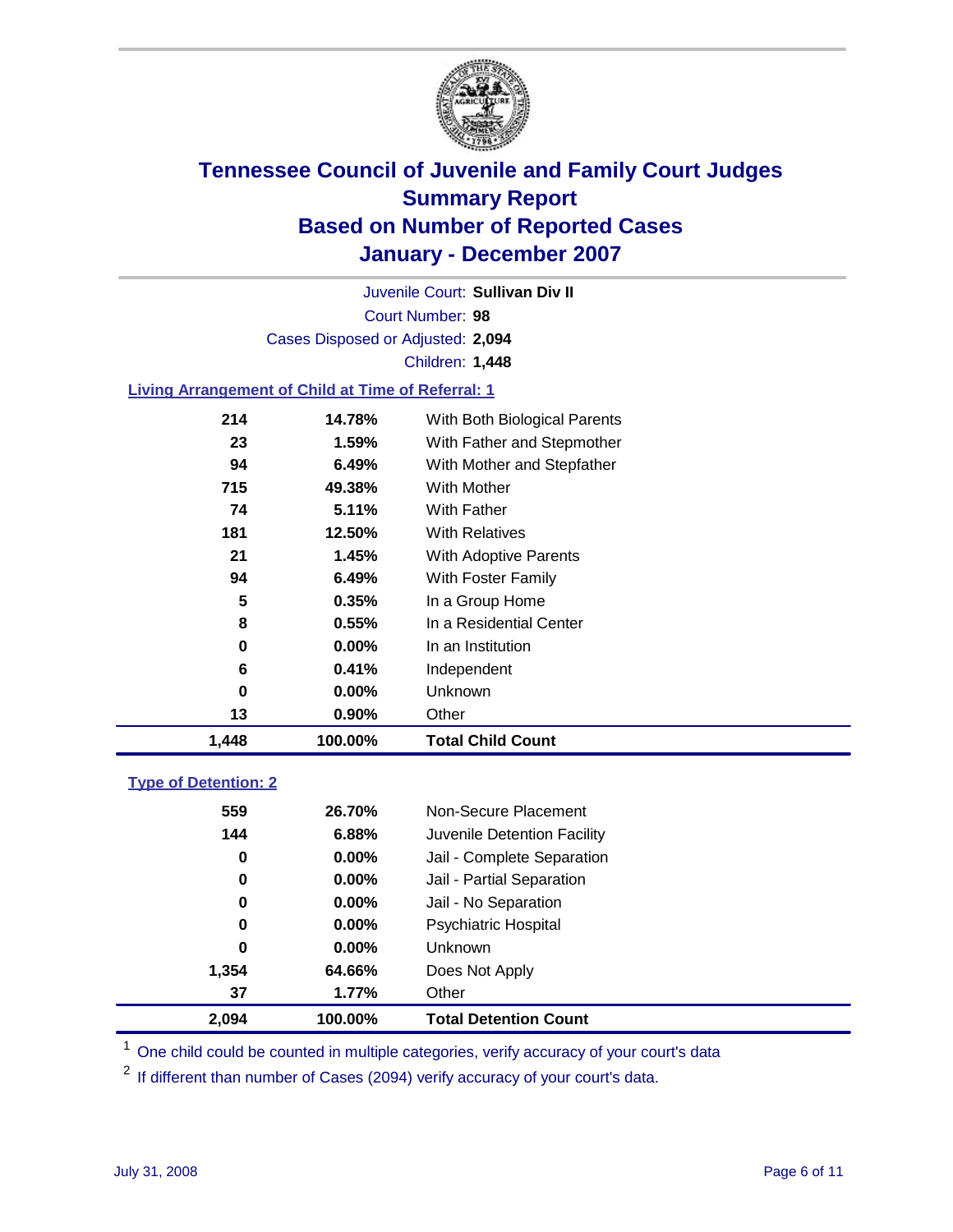

|                                                    | Juvenile Court: Sullivan Div II   |                                      |  |  |  |
|----------------------------------------------------|-----------------------------------|--------------------------------------|--|--|--|
|                                                    | Court Number: 98                  |                                      |  |  |  |
|                                                    | Cases Disposed or Adjusted: 2,094 |                                      |  |  |  |
|                                                    |                                   | Children: 1,448                      |  |  |  |
| <b>Placement After Secure Detention Hearing: 1</b> |                                   |                                      |  |  |  |
| 0                                                  | 0.00%                             | Returned to Prior Living Arrangement |  |  |  |
| $\bf{0}$                                           | 0.00%                             | Juvenile Detention Facility          |  |  |  |
| 0                                                  | 0.00%                             | Jail                                 |  |  |  |
| 0                                                  | 0.00%                             | Shelter / Group Home                 |  |  |  |
| $\bf{0}$                                           | 0.00%                             | <b>Foster Family Home</b>            |  |  |  |
| 0                                                  | 0.00%                             | Psychiatric Hospital                 |  |  |  |
| 0                                                  | 0.00%                             | Unknown / Not Reported               |  |  |  |
| 2,093                                              | 99.95%                            | Does Not Apply                       |  |  |  |
| 1                                                  | 0.05%                             | Other                                |  |  |  |
| 2,094                                              | 100.00%                           | <b>Total Placement Count</b>         |  |  |  |
|                                                    |                                   |                                      |  |  |  |
| <b>Intake Actions: 2</b>                           |                                   |                                      |  |  |  |
| 1,561                                              | 69.04%                            | <b>Petition Filed</b>                |  |  |  |
| 249                                                | 11.01%                            | <b>Motion Filed</b>                  |  |  |  |
| 304                                                | 13.45%                            | <b>Citation Processed</b>            |  |  |  |
| $\bf{0}$                                           | 0.00%                             | Notification of Paternity Processed  |  |  |  |
| 107                                                | 4.73%                             | Scheduling of Judicial Review        |  |  |  |
| 1                                                  | 0.04%                             | Scheduling of Administrative Review  |  |  |  |
| 0                                                  | 0.00%                             | Scheduling of Foster Care Review     |  |  |  |
| 0                                                  | 0.00%                             | Unknown                              |  |  |  |
| 0                                                  | 0.00%                             | Does Not Apply                       |  |  |  |
| 39                                                 | 1.72%                             | Other                                |  |  |  |
| 2,261                                              | 100.00%                           | <b>Total Intake Count</b>            |  |  |  |

<sup>1</sup> If different than number of Cases (2094) verify accuracy of your court's data.

<sup>2</sup> If different than number of Referral Reasons (2261), verify accuracy of your court's data.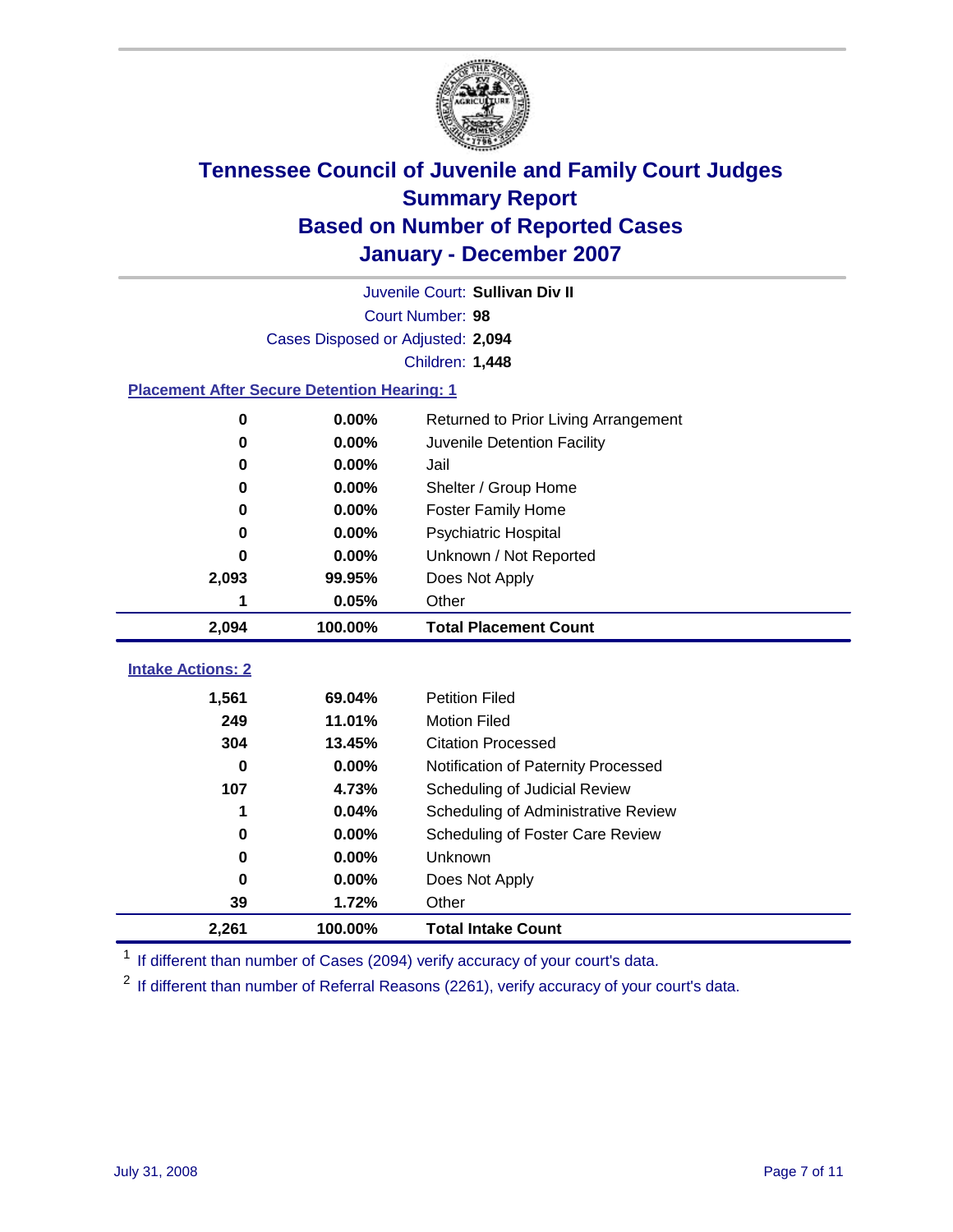

Court Number: **98** Juvenile Court: **Sullivan Div II** Cases Disposed or Adjusted: **2,094** Children: **1,448**

#### **Last Grade Completed by Child: 1**

| 1,448       | 100.00% | <b>Total Child Count</b>     |
|-------------|---------|------------------------------|
| $\pmb{0}$   | 0.00%   | Other                        |
| 12          | 0.83%   | Unknown                      |
| $\bf{0}$    | 0.00%   | <b>Never Attended School</b> |
| $\mathbf 0$ | 0.00%   | Graduated                    |
| 11          | 0.76%   | <b>GED</b>                   |
| $\mathbf 0$ | 0.00%   | Non-Graded Special Ed        |
| 21          | 1.45%   | 12th Grade                   |
| 151         | 10.43%  | 11th Grade                   |
| 230         | 15.88%  | 10th Grade                   |
| 166         | 11.46%  | 9th Grade                    |
| 138         | 9.53%   | 8th Grade                    |
| 85          | 5.87%   | 7th Grade                    |
| 46          | 3.18%   | 6th Grade                    |
| 45          | 3.11%   | 5th Grade                    |
| 36          | 2.49%   | 4th Grade                    |
| 31          | 2.14%   | 3rd Grade                    |
| 34          | 2.35%   | 2nd Grade                    |
| 31          | 2.14%   | 1st Grade                    |
| 41          | 2.83%   | Kindergarten                 |
| 3           | 0.21%   | Preschool                    |
| 367         | 25.35%  | Too Young for School         |

### **Enrolled in Special Education: 1**

| 127   | 8.77%    | Yes                      |
|-------|----------|--------------------------|
| 1,321 | 91.23%   | No                       |
| 0     | $0.00\%$ | Unknown                  |
| 1,448 | 100.00%  | <b>Total Child Count</b> |

One child could be counted in multiple categories, verify accuracy of your court's data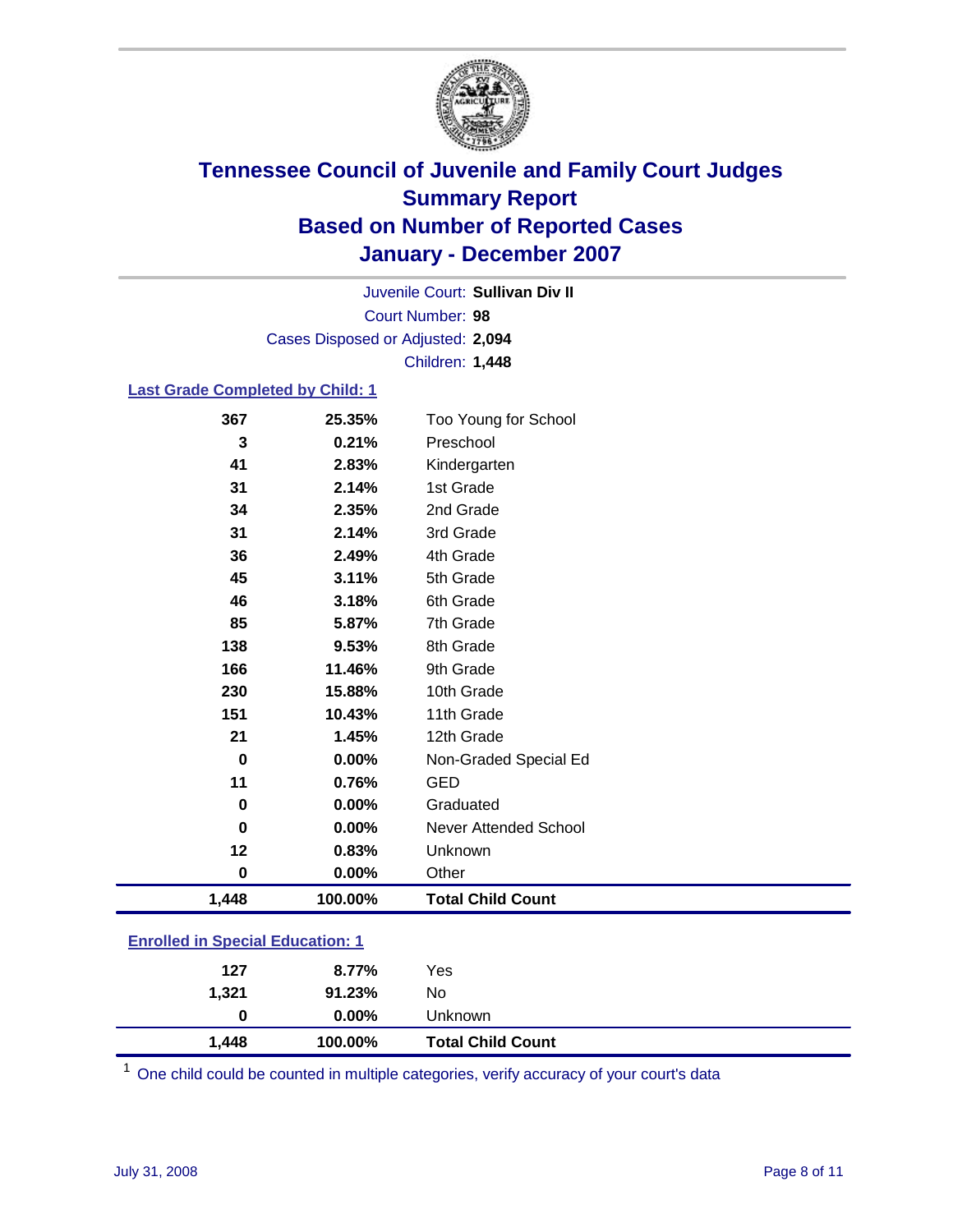

| Juvenile Court: Sullivan Div II |                                   |                           |  |  |
|---------------------------------|-----------------------------------|---------------------------|--|--|
|                                 | Court Number: 98                  |                           |  |  |
|                                 | Cases Disposed or Adjusted: 2,094 |                           |  |  |
|                                 |                                   | <b>Children: 1,448</b>    |  |  |
| <b>Action Executed By: 1</b>    |                                   |                           |  |  |
| 1,350                           | 59.71%                            | Judge                     |  |  |
| 689                             | 30.47%                            | Referee                   |  |  |
| 222                             | 9.82%                             | <b>YSO</b>                |  |  |
| 0                               | $0.00\%$                          | Other                     |  |  |
| 0                               | 0.00%                             | Unknown / Not Reported    |  |  |
| 2,261                           | 100.00%                           | <b>Total Action Count</b> |  |  |

### **Formal / Informal Actions: 1**

| 122          | 5.40%    | Dismissed                                        |
|--------------|----------|--------------------------------------------------|
|              | $0.04\%$ | Retired / Nolle Prosequi                         |
| 352          | 15.57%   | <b>Complaint Substantiated Delinquent</b>        |
| 142          | 6.28%    | <b>Complaint Substantiated Status Offender</b>   |
| 110          | 4.87%    | <b>Complaint Substantiated Dependent/Neglect</b> |
| 0            | 0.00%    | <b>Complaint Substantiated Abused</b>            |
| 0            | $0.00\%$ | <b>Complaint Substantiated Mentally III</b>      |
| 263          | 11.63%   | Informal Adjustment                              |
| 259          | 11.46%   | <b>Pretrial Diversion</b>                        |
| 0            | $0.00\%$ | <b>Transfer to Adult Court Hearing</b>           |
| 0            | $0.00\%$ | Charges Cleared by Transfer to Adult Court       |
| 920          | 40.69%   | Special Proceeding                               |
| 6            | 0.27%    | <b>Review Concluded</b>                          |
| $\mathbf{2}$ | 0.09%    | Case Held Open                                   |
| 84           | 3.72%    | Other                                            |
| 0            | $0.00\%$ | Unknown / Not Reported                           |
| 2,261        | 100.00%  | <b>Total Action Count</b>                        |

<sup>1</sup> If different than number of Referral Reasons (2261), verify accuracy of your court's data.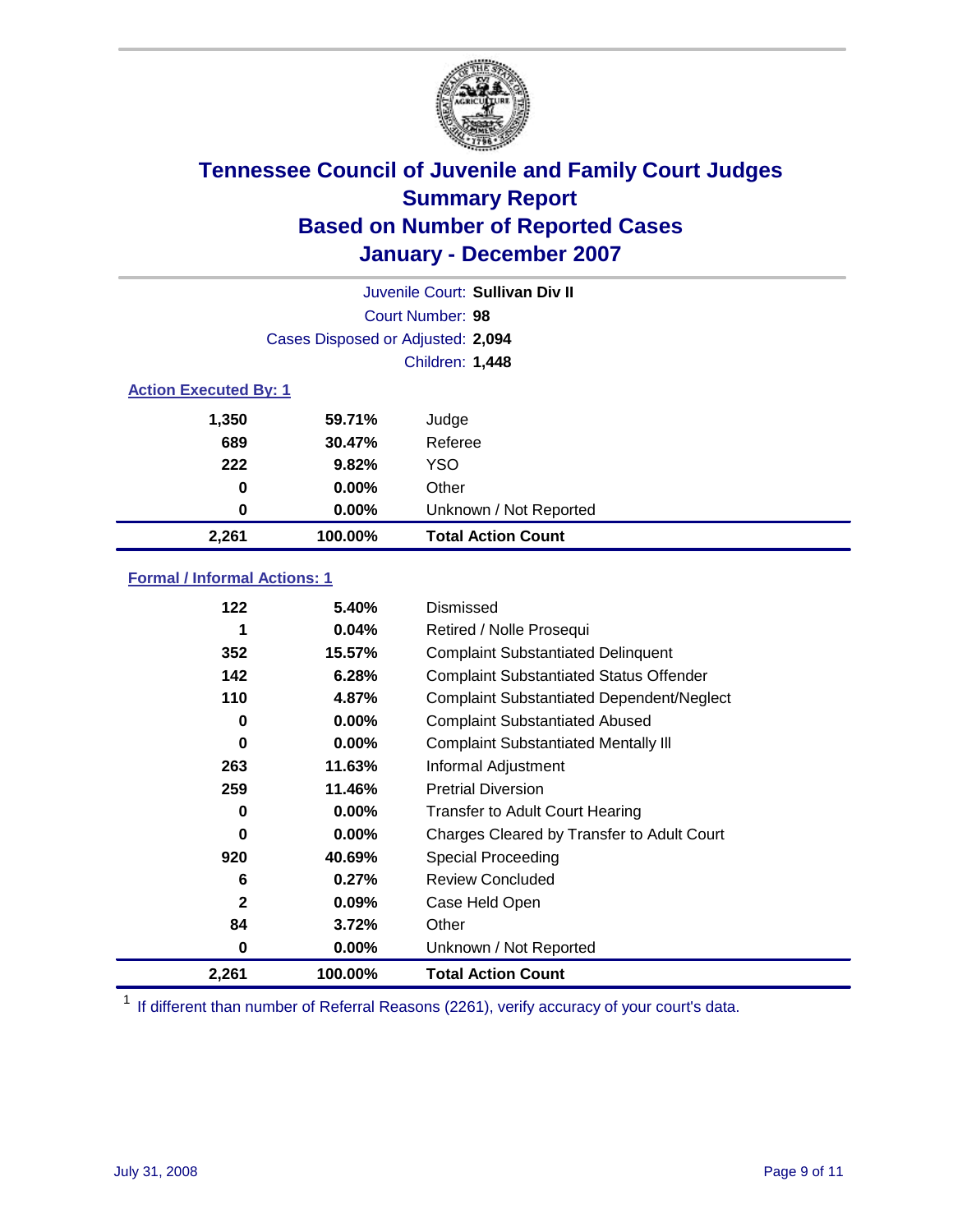

|                       |                                                       | Juvenile Court: Sullivan Div II                      |  |
|-----------------------|-------------------------------------------------------|------------------------------------------------------|--|
|                       |                                                       | Court Number: 98                                     |  |
|                       | Cases Disposed or Adjusted: 2,094                     |                                                      |  |
|                       |                                                       | Children: 1,448                                      |  |
| <b>Case Outcomes:</b> | There can be multiple outcomes for one child or case. |                                                      |  |
| 117                   | 2.72%                                                 | <b>Case Dismissed</b>                                |  |
| 0                     | $0.00\%$                                              | Case Retired or Nolle Prosequi                       |  |
| 61                    | 1.42%                                                 | Warned / Counseled                                   |  |
| 98                    | 2.28%                                                 | <b>Held Open For Review</b>                          |  |
| 109                   | 2.54%                                                 | Supervision / Probation to Juvenile Court            |  |
| 1                     | 0.02%                                                 | <b>Probation to Parents</b>                          |  |
| 467                   | 10.87%                                                | Referral to Another Entity for Supervision / Service |  |
| 46                    | 1.07%                                                 | Referred for Mental Health Counseling                |  |
| 141                   | 3.28%                                                 | Referred for Alcohol and Drug Counseling             |  |
| 0                     | 0.00%                                                 | <b>Referred to Alternative School</b>                |  |
| 0                     | 0.00%                                                 | Referred to Private Child Agency                     |  |
| 126                   | 2.93%                                                 | Referred to Defensive Driving School                 |  |
| 0                     | 0.00%                                                 | Referred to Alcohol Safety School                    |  |
| 0                     | 0.00%                                                 | Referred to Juvenile Court Education-Based Program   |  |
| 43                    | 1.00%                                                 | Driver's License Held Informally                     |  |
| 0                     | 0.00%                                                 | <b>Voluntary Placement with DMHMR</b>                |  |
| 1                     | 0.02%                                                 | <b>Private Mental Health Placement</b>               |  |
| 0                     | 0.00%                                                 | <b>Private MR Placement</b>                          |  |
| 26                    | 0.61%                                                 | Placement with City/County Agency/Facility           |  |
| 176                   | 4.10%                                                 | Placement with Relative / Other Individual           |  |
| 68                    | 1.58%                                                 | Fine                                                 |  |
| 137                   | 3.19%                                                 | <b>Public Service</b>                                |  |
| 135                   | 3.14%                                                 | Restitution                                          |  |
| 0                     | 0.00%                                                 | <b>Runaway Returned</b>                              |  |
| 292                   | 6.80%                                                 | No Contact Order                                     |  |
| 0                     | $0.00\%$                                              | Injunction Other than No Contact Order               |  |
| 0                     | 0.00%                                                 | <b>House Arrest</b>                                  |  |
| 0                     | 0.00%                                                 | <b>Court Defined Curfew</b>                          |  |
| 0                     | 0.00%                                                 | Dismissed from Informal Adjustment                   |  |
| 0                     | 0.00%                                                 | <b>Dismissed from Pretrial Diversion</b>             |  |
| 14                    | 0.33%                                                 | <b>Released from Probation</b>                       |  |
| 0                     | 0.00%                                                 | <b>Transferred to Adult Court</b>                    |  |
| 0                     | 0.00%                                                 | <b>DMHMR Involuntary Commitment</b>                  |  |